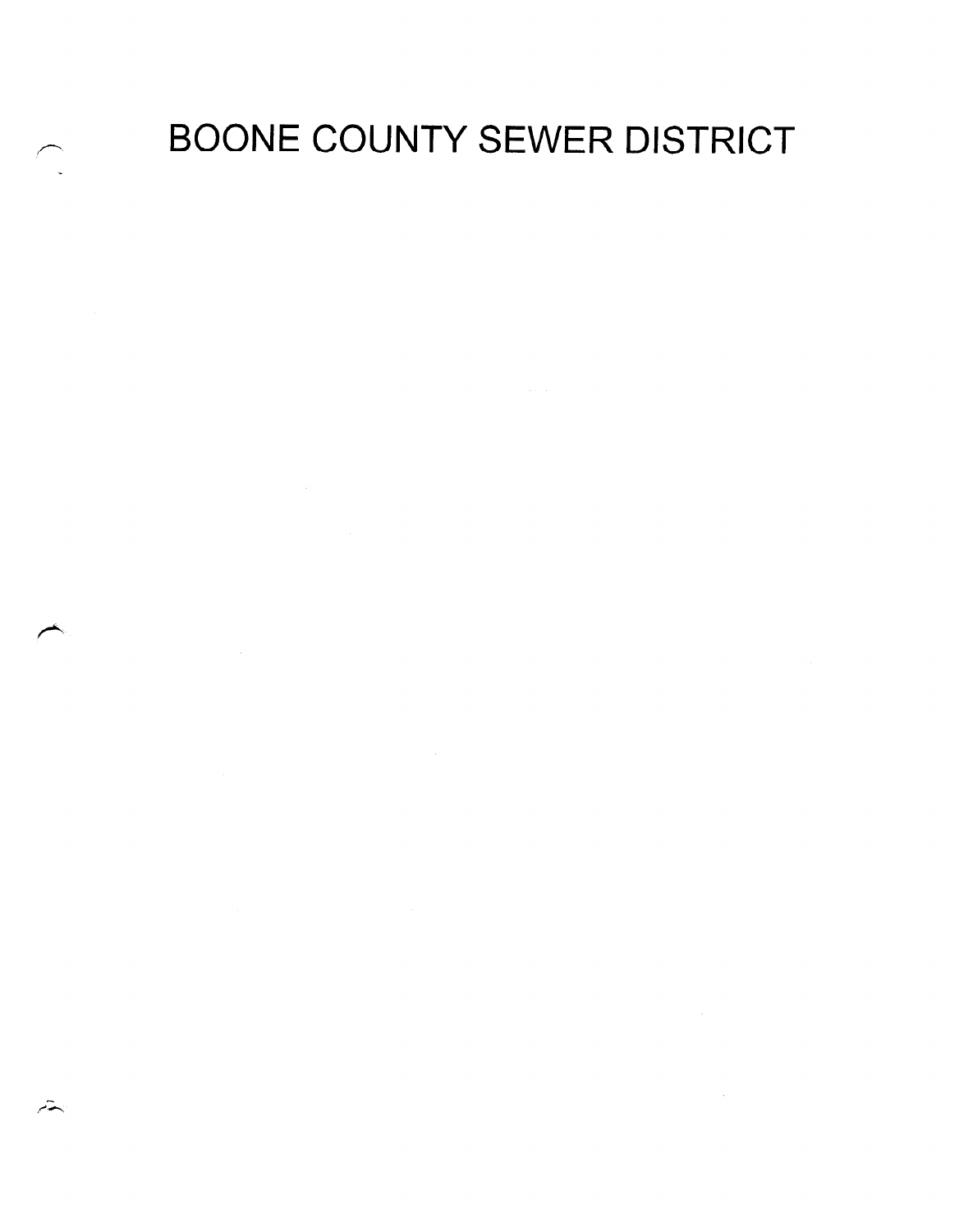

**COMMISSIONERS** ROBERT E. BELL DWIGHT C. BRAY BILL C. SHEHAN, SR.

# BOONE COUNTY WATER AND SEWER DISTRICT<br>
S925 BULLITISVILLE ROAD<br>
BURLINGTON, KY 41005<br>
606 / 586-6155

5825 BULLITTSVILLE ROAD BURLINGTON. KY 41005 606 / 586-6155

February 20, 1991

# **RECEIVEL**

Mr. Lee M. MacCracken, Executive Director Public Service Commission Comnonwealth of Kentucky P.O. Box 615 Frankfort, Kentucky 40602

FEB 22 1991

PUBLIC SEHVICE **COMMISSION** 

Dear Mr. MacCracken: The: Case No. 90-409

The Boone County Water and Sewer District, in accordance with the Order of the Doute County mater and Dewer District, in accordance with the Order Order. che commission in case so-aus, nerein auopus and makes its all fates, fulles classifications and regulations of Whispering Trail Sanitary System as it currently exists on the Commission record.

Singerely,

 $\mathcal{V}_{\mathcal{A}}$  , and  $\mathcal{V}_{\mathcal{A}}$  $\sqrt{2\pi\epsilon}$   $\ell$   $\ell$   $\ell$   $\ell$ 

District Manager

PEK:fs

cc: PCWD Commission

# **RECEIVER**

APR 1 1 1991

8.3.U. **RESEARCH DIV.** 

 $P(0)$ OEN VIVE VUMM OF KENTUCKY<br>EFFECTIVE

JAN 29 1991

PURSUANT TO 807 KAR 5:011. **SECTION 9 (1)** 

PUBLIC SERVICE COMMISSION MANAGER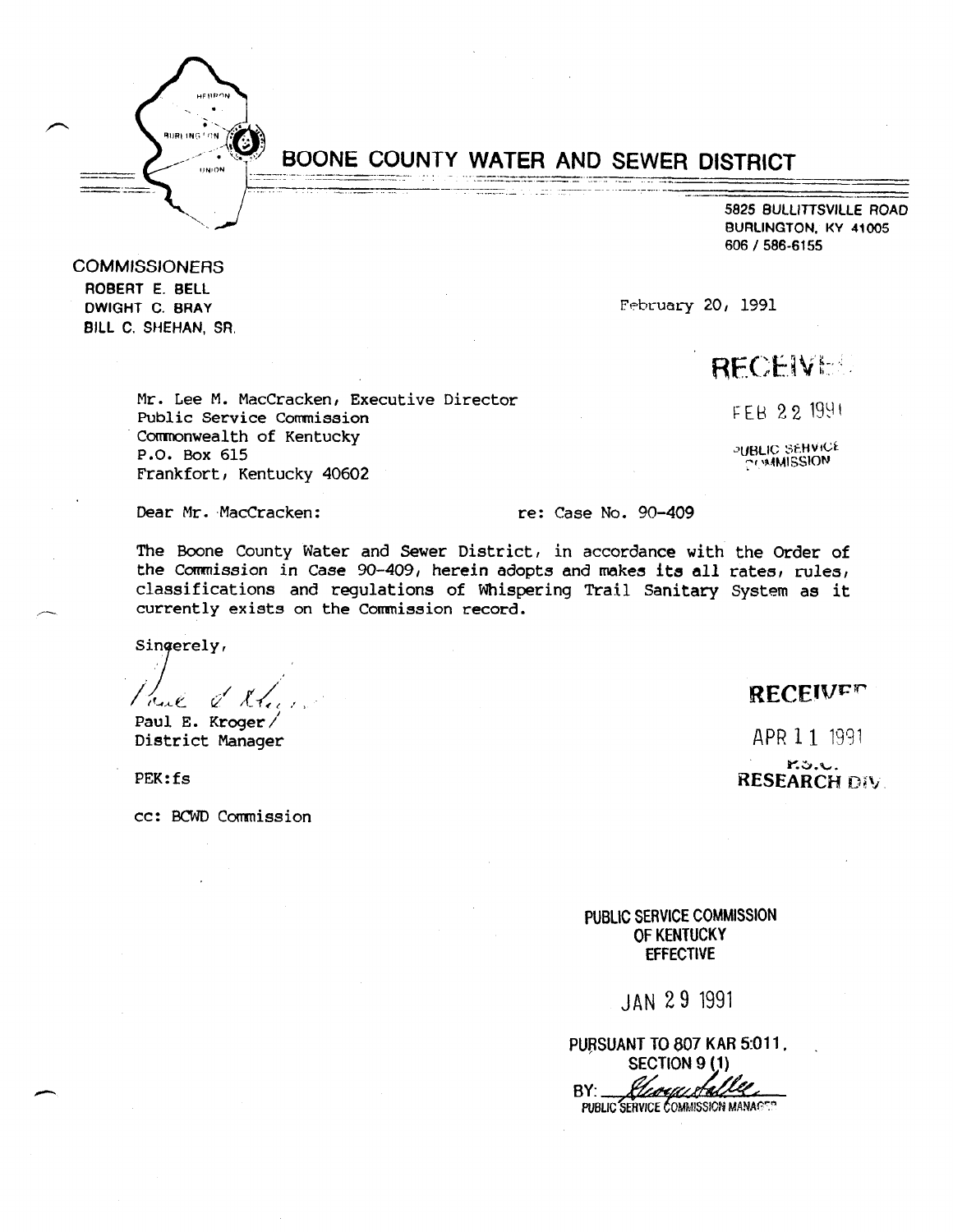Community, Town or City

P.S.C. NO. 1

Original SHEET NO. 1

CANCELLING P.S.C. NO.

SHEET NO.

#### Boone Countv Name of Issuing Corporation

# CLASSIFICATION OF SERVICE

RATE PER UNIT

# Availability, Classification, Type and Terms of sewer service surcharge and fees:

See attached Ordinance

RATES FOR SEWER SURCHARGE AND FEES: Pursuant to attached Ordinance as may be modified from time to time according to law.

First 3000 gallons of water usage  $$4.45$  per month

All over 3000 gallons of water use \$1.02 for each additional 1000 gallons

10% fee shall be added to any bill not paid by the 15th day after the billing date shown on bill

\$5.00 fee shall be paid for any check returned from any financial institution

A fee equal to the cost of disconnection and connection paralles and COMMISSION the County to the Boone County Water and Sewer District, or a PLA ENTUCKY successor entity providing water service to the customers of the ECTIVE system, shall be paid by any customer who has had service disconnected for failure to pay any surcharge or fee.

DEC i3 is95

**PURSUANT TO 807 KAR 5.011,** SECTION 9(1) BY: Cordan C. nel

FOR THE PUBLIC SERVICE COMMISSION

DATE OF ISSUE November 13, 1995 DATE EFFECTIVE December 13, 1995

ISSUED BY Wither TITLE Stany for Bome 6.

Pursuant to Order of November 3, 1995, Case No. 95-336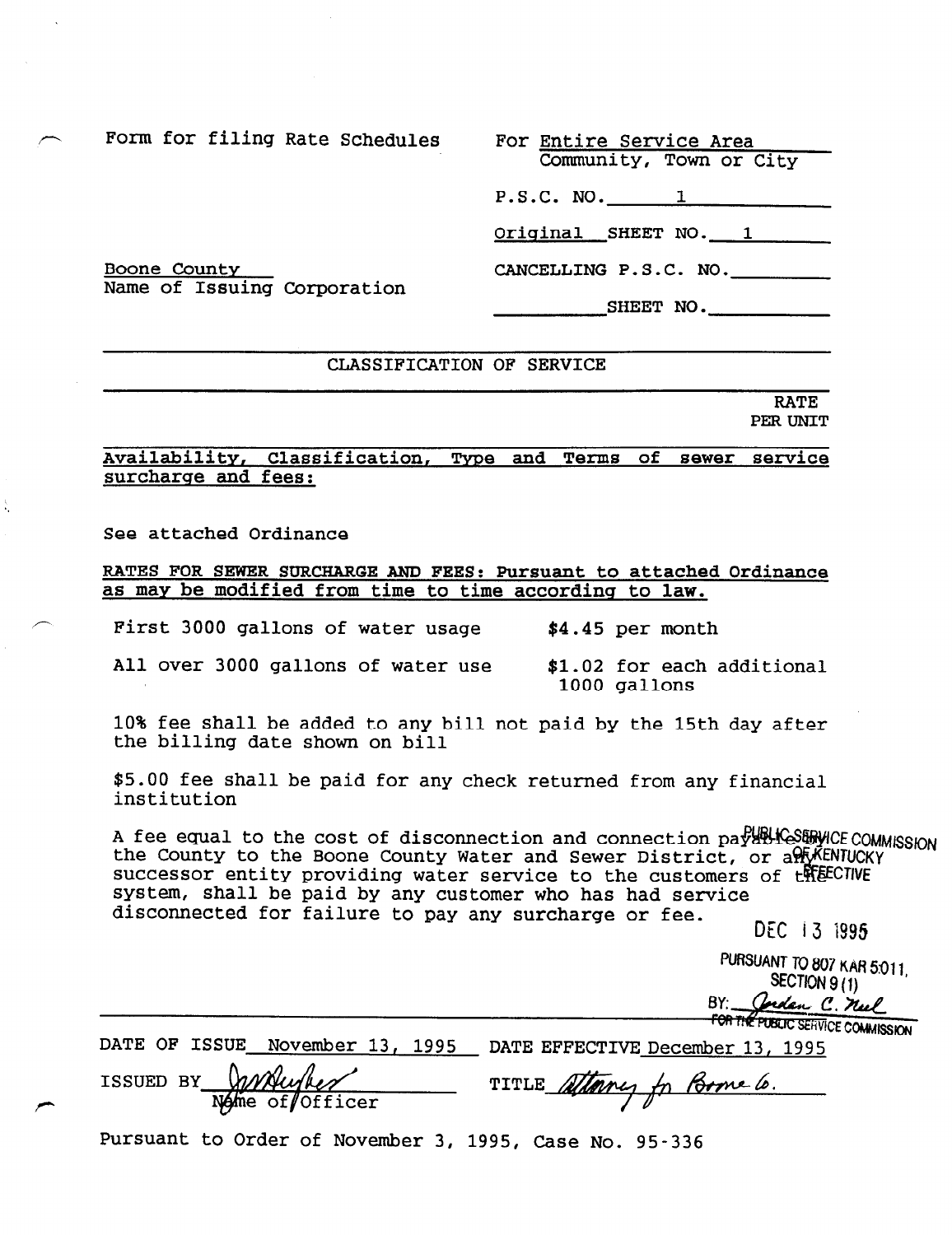Boone County Water and

Name of Issuing Corporation

Sewer District

Community, Town or City

P.S.C. NO. 2

Original SHEET NO. 10

CANCELLING P.S.C. NO. 22

Revised SHEET NO. 10

CLASSIFICATION OF SERVICE

#### RATE

The following rates apply to customers within the 201 Sanitary Sewer Service Area as defined in the Florence-Boone County USEPA 201 approved Facility Plan.

Boone CWSD: Operation and Maintenance Monthly Charge for all customers:  $$4.45$  for first 3000 gals; \$1.02 per 1000 gals. over 3000 gals.

City of Florence, KY.: Transportation Charge:

Based on meter size.

| METER SIZE              | <b>RATE</b> |
|-------------------------|-------------|
| $5/8 \times 3/4 - inch$ | 5.45<br>S   |
| $1 - inch$              | 12.14       |
| $2 - inch$              | 36.63       |
| $4 - inch$              | 111.33      |
| $6 - inch$              | 353.48      |

Campbell-Kenton Sanitation District No. 1 Sewage Treatment Rates: Monthly rates based on water usage.

RESIDENTIAL CUSTOMERS RATE PER 100 CU. FT. 0 - 800 cubic feet \$1.14 801 - 5,000 cubic feet 1.07 5,001 - 25,000 cubic feet .96 25,001 - 100,000 cubic feet .82 all over 100,000 cubic feet .75 PUBLIC SERVICE COMMISSION **OF KENTUCKY** DATE OF ISSUE November 23, 1993 DATE EFFECTIVE November 215FE01995 ISSUED BY TITLE\_ NOV 2.3 1993 Name of Officer<br>Pursuant to Order of Nov. 23, 1993, Case No. 93-112 PURSUANT TO 807 KAR 5:011. **SECTION 9 (1)** BY:

PUBLIC SERVICE COMMISSION MANAGER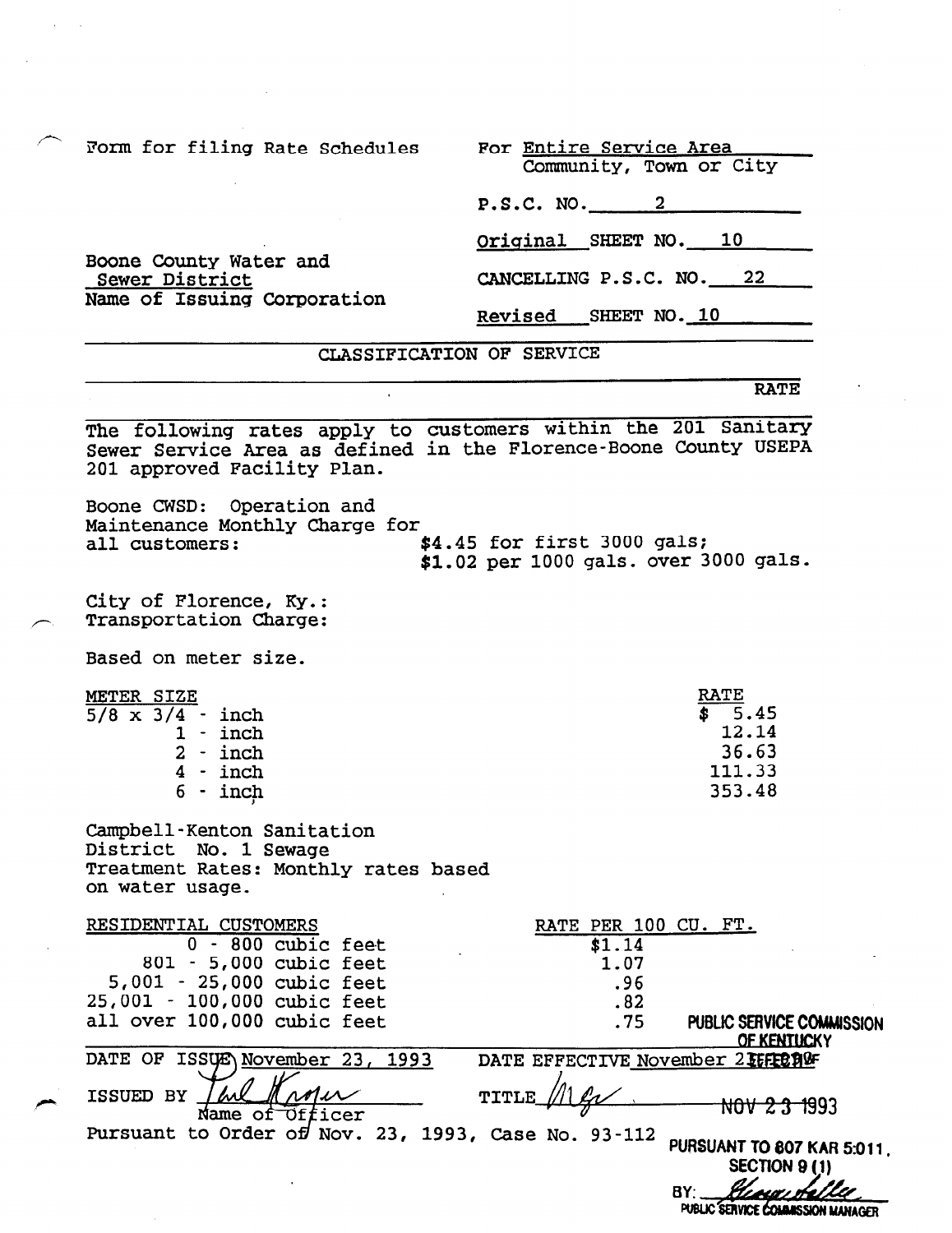Boone County Water and

Name of Issuing Corporation

Sewer District

Community, Town or City

P.S.C. NO. 2

Original SHEET NO. 9

CANCELLING P.S.C. NO. 23

Revised SHEET NO. 1

# CLASSIFICATION OF SERVICE

RATE

The following rates apply to sanitary sewer service for customers served by a wastewater treatment plant owned and operated by the District, except Verona Commons and Kelly School.

Minimum Bill: \$7.71 for first 3000 gals. Volume charge: \$2.11 per 1000 gals. over 3000 gals.

Verona Commons Monthly Charge: \$17.50

Kelly School Monthly Charge: \$750.00

Monthly Charge and rate for customers served by the District with wastewater treatment by Sanitation District No. 1 of Campbell and Kenton County:

Minimum Bill: \$4.45 First 3000 gals. of water usage Volume Charge: \$\$1.02 per 1000 gals. of water use over 3000 gals.

> PUBLIC SERVICE COMMISSION OF KENTUCKY EFFECTIVE

> > NOV 23 1993

PURSUANT TO 807 KAR 5:011. **BY:.** PUBLIC SERVICE COMMISSION MANAGER

|  | DATE OF ISSUE November 23, 9113 |  |
|--|---------------------------------|--|
|  |                                 |  |

DATE EFFECTIVE November 23, 1993

Name of Officer<br>Pursuant to Order of November 23, 1993, Case No. 93-112

ISSUED BY/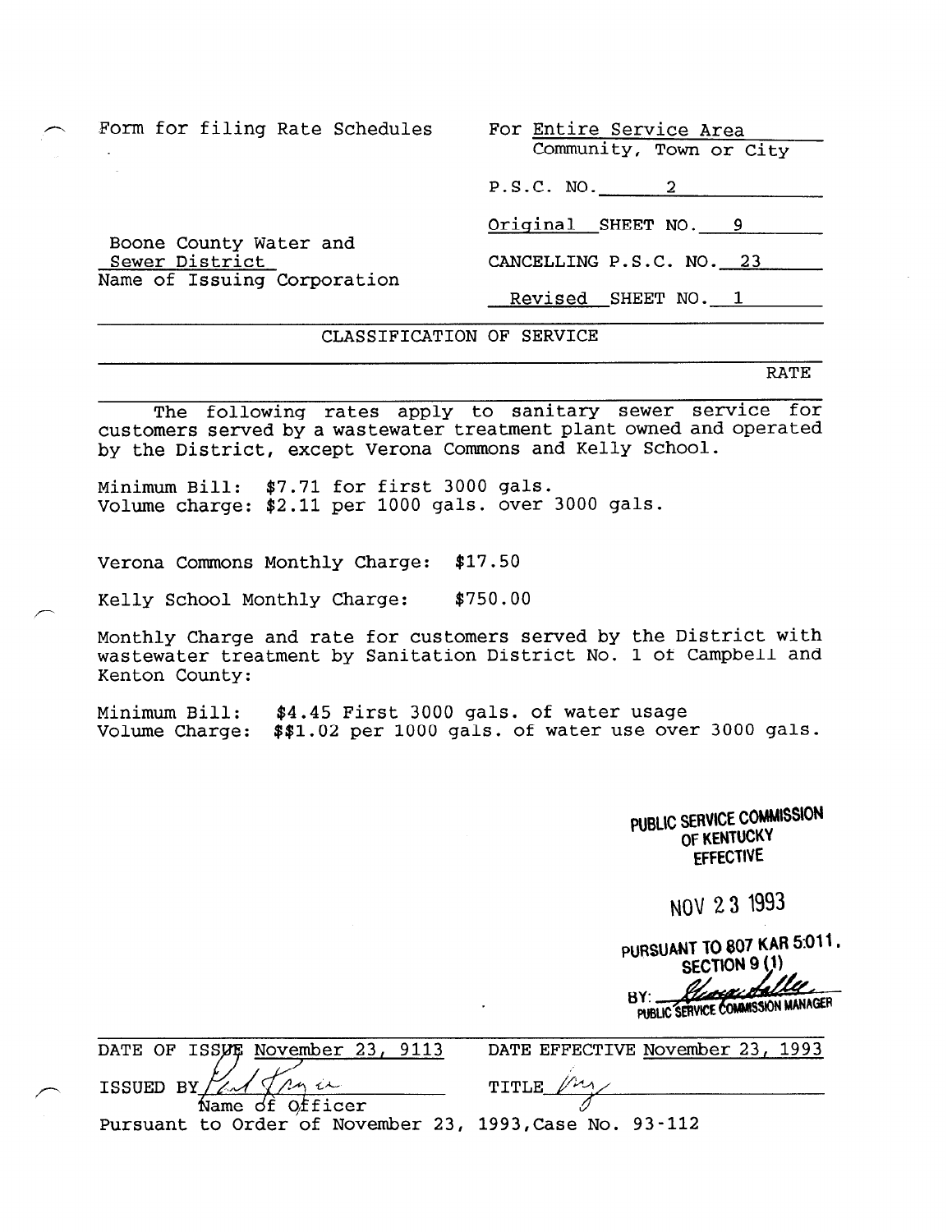Form for filing Rate Schedules For Entire Service Area Community, Town or City P.S.C. NO. 1 Original SHEET NO. 1 Boone County Water & Sewer Dist CANCELLING P.S.C. NO. Name of Issuing Corporation SHEET NO.

### CLASSIFICATION OF SERVICE

Types of sewer service available: N

 $\mathcal{L}^{\text{max}}(\mathcal{L}^{\text{max}})$ 

Treatment of residential, commercial and industrial waste in a treatment facility owned by the District.

Collection of waste of residential, commercial or industrial customers with treatment provided through a contract with Sanitation District No. 1 of Kenton and Campbell Counties.

Collection of waste of residential, commercial and industrial customers for the Florence 201 Service Area with treatment provided through a contract with Sanitation District No. 1 of Kenton and Campbell Counties. Service for this Area is based on a contract with the City of Florence.

Availability of Service: N

The type of service provided depends on the location of the customer's property and the availability of service to that property.  $\overline{C}$ 

OF KENTUCKY **EFFECTIVE** 

FEB 2 3 1994

PURSUANT TO 807 KAR 5:011. SECTION 9(1)  $BY:$ <u> Glasge Sallee</u> PUBLIC SERVICE COMMISSION MANAGER

| DATE OF ISSUE October 28, 1992                         | DATE EFFECTIVE October 28, 1992 |
|--------------------------------------------------------|---------------------------------|
| ISSUED BY Tulkman                                      | TITLE M                         |
| Name of Officer                                        |                                 |
| Pursuant to Order of October 28, 1992, Case No. 92-023 |                                 |

RATE PER UNIT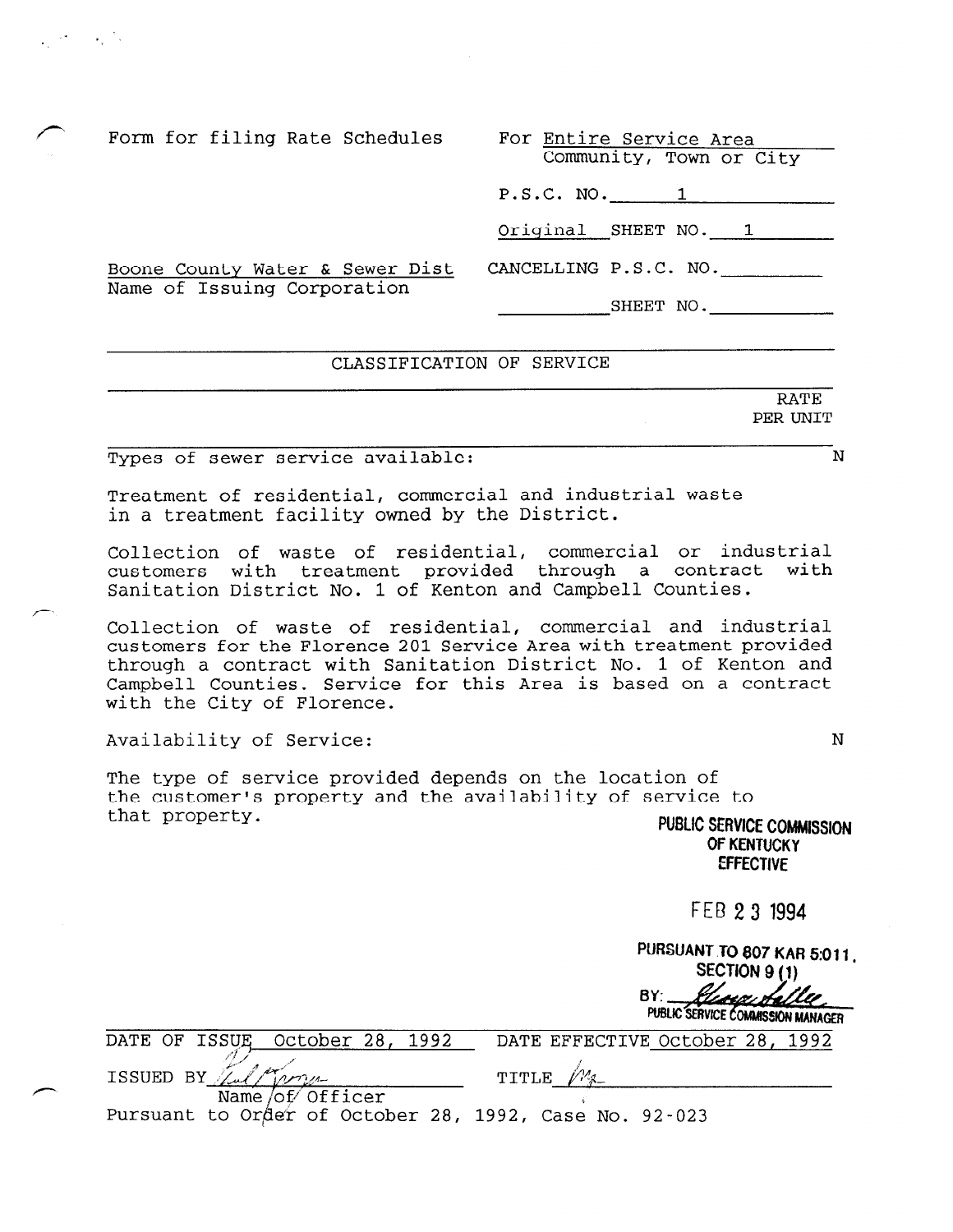Community, Town or City

P.S.C. NO. 1

Original SHEET NO. 2

CANCELLING P.S.C. NO.

SHEET NO.

# and Sewer District Name of Issuing Corporation

# CLASSIFICATION OF SERVICE

Fees for service:  $N$ 

Boone County Water

 $\mathcal{L}^{\text{max}}(\mathcal{L}^{\text{max}})$ 

Contribution in aid of construction fee: All applicants in South East Area shall pay a capacity fee as required by these tariffs. See sheet no. 3.

Inspection Fee: All applicants for service shall pay an inspection fee at the time of submitting an application for service. The fee shall be \$25.00 per connection. See sheet no. 4.

Deposit for service: All applicants shall pay a deposit of 2/12ths of the estimated annual bill at the time of application for service. The deposit will be refunded with interest as required by the Commission's regulations at the termination of service if the customer is current on all charges.

Late penalty: A fee of 10% shall be added to any bill not paid by the 15th day after the billing date shown on the bill.

Returned check fee: A fee of \$5.00 shall be paid for any check returned from any financial institution.

Reconnect fee: A fee of \$12.00 shall be paid by any customer who has had service disconnected for any reason.

> PUBLIC SERVICE COMMISSION OF KENTUCKY **EFFECTIVE**

> > FEB 23 1994

|   | 1992<br>ISSUE October 28,<br><b>DATE</b><br>ΛF | JR 807 KAR 5.04 D.<br><b>DATE</b><br>EFFECT) |
|---|------------------------------------------------|----------------------------------------------|
|   |                                                | <b>SECTION 9</b>                             |
| ∼ | DV<br><b>TSSUED</b>                            | <u>George Halle</u><br>BΥ                    |
|   | Name/of/Officer                                | PUBLIC SERVICE COMMISSION MANAGER            |
|   | Pursuant to Order of October 28, 1992,         | $92 - 023$<br>Case<br>No.                    |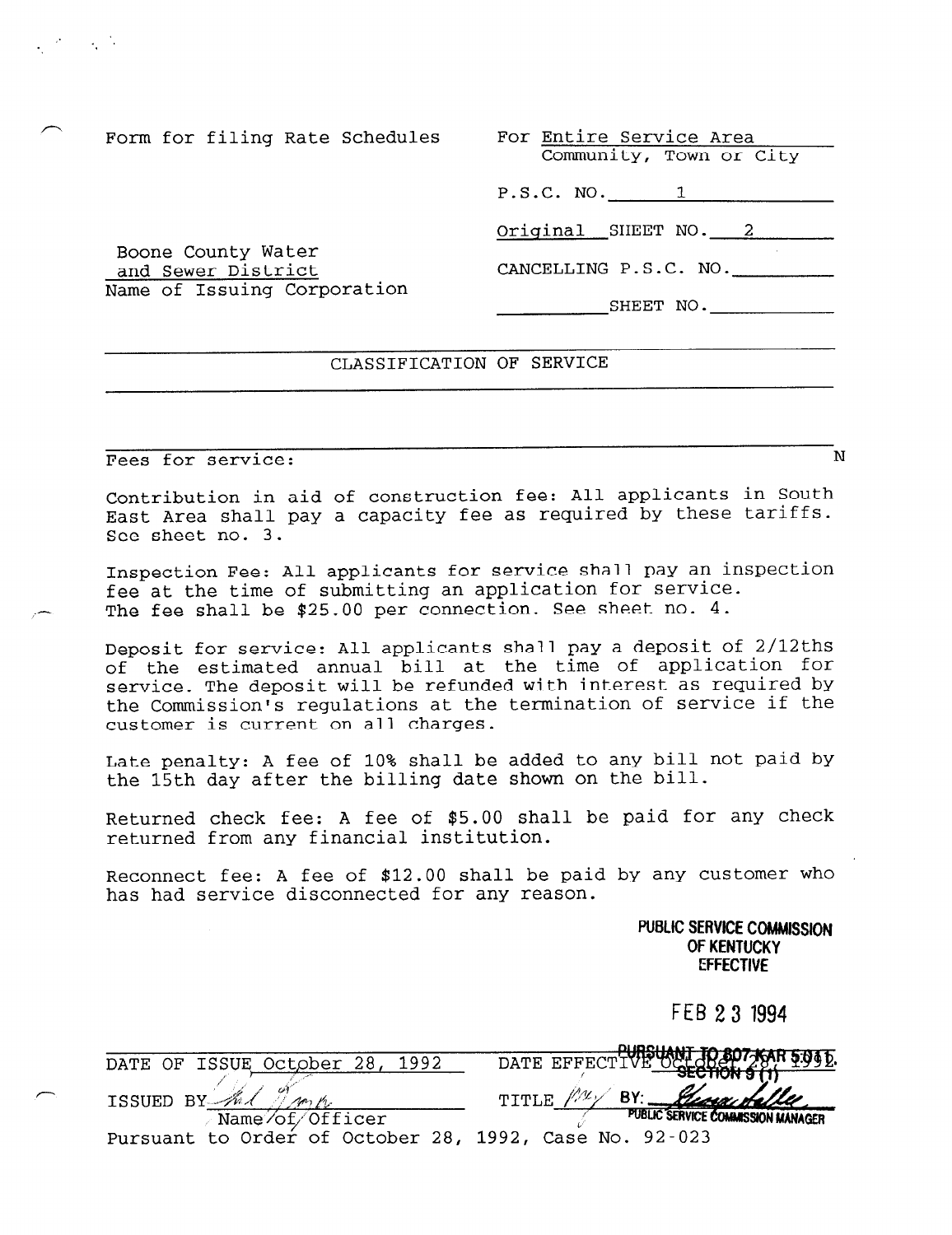Form for filing Rate Schedules

Boone County Water and

Name of Issuing Corporation

Sewer District

" . .

,-

| For SouthEast System Area |  |  |
|---------------------------|--|--|
| Community, Town or City   |  |  |

P.S.C. NO. 1

Original SHEET NO. 3

CANCELLING P.S.C. NO.

SHEET NO.

# CLASSIFICATION OF SERVICE

# CONTRIBUTION IN AID OF CONSTRUCTION FEE N

APPLICABILITY: A contribution in aid of construction fee will be charged to all residential, commercial and industrial customers served in the Southeast System. This area involves the Southfork of Gunpowder Creek Watershed, along US Route 25 from Frogtown Road north to Mt. Zion Road then west along Mt. Zion Road toward Union, south to KY 536 (Frogtown Road) and then east to US Route 25. This encompasses all usage passing through the Outfall Line from US Route 25 to the Kenton County line.

AVAILABILITY OF SERVICE: Sewer service is available to all residential, commercial and industrial customers within the area described above, who pay a contribution in aid of construction fee.

RATE: The fee of \$1000.00 shall be paid by each residential customer for each residential sewer connection to the Southeast System.

A fee of \$2.50 per gallon of water usage per day based on estimated annual usage shall be paid by each commercial and industrial customer for each sewer connection to the Southeast System. The minimum fee shall be \$1000.00. The actual fee shall be calculated at the end of the first 12 months usage and an adjustment will be made based on actual usage at the end of that period.

CONDITIONS OF SERVICE: Water service to the property for which sewer service is requested will not be initiated until payment of the contribution in aid of construction fee.

| OF ISSUE<br>1991<br>OCTOBER<br>DATE                                                             | PUBLIC SERVICE COMMISSION<br>DATE EFFECTIVE OCTOCHERENTICKY991<br><b>EFFECTIVE</b> |
|-------------------------------------------------------------------------------------------------|------------------------------------------------------------------------------------|
| ISSUED BY PAUL RROGER                                                                           | MANAGER<br>TITLE                                                                   |
| Name of Officer<br>PURSUANT TO PSC ORDER NO.: 91-374, ISSUED: August 3, FEB <sub>2</sub> 2 1994 |                                                                                    |
|                                                                                                 | PURSUANT TO 807 KAR 5:011.<br><b>SECTION 9 (1)</b><br>BY:                          |

PUBLIC SERVICE COMMISSION MANAGER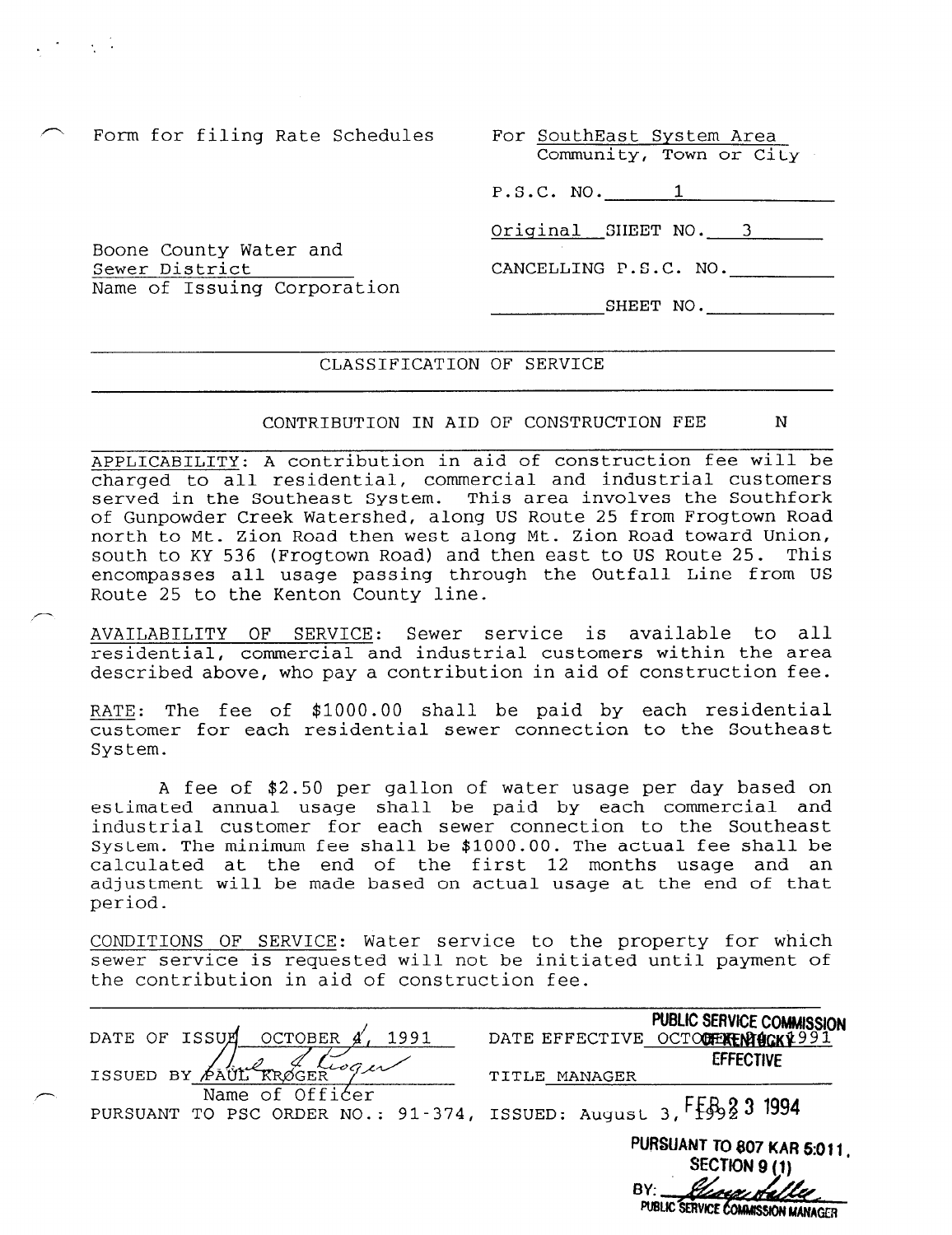Boone County Water and

Name of Issuing Corporation

Sewer District

' '.

Community, Town or City

P.S.C. NO. 1

Original SHEET NO. 4

CANCELLING P.S.C. NO.

SHEET NO.

# CLASSIFICATION OF SERVICE

## SEWER INSPECTION FEE N

APPLICABILITY: A sewer inspection fee will be charged to all residential, commercial and industrial customers served by the District.

AVAILABILITY OF SERVICE: Sewer service is available to all residential, commercial and industrial customers within the area described above, who pay an inspection fee.

RATE: An inspection fee of \$25.00 shall be paid by each residential, commercial and industrial customer for each sewer connection to the District's facilities.

CONDITIONS OF SERVICE: Water service to the property for which sewer service is requested will not be initiated until payment of the inspection fee.

> PUBLIC SERVICE COMMIBSION OF KENTUCKY **EFFECTIVE**

> > FEB 2 3 1994

and a series

|   |                                                    | PURSUANT TO 807 KAR 5:011                                         |
|---|----------------------------------------------------|-------------------------------------------------------------------|
|   |                                                    |                                                                   |
|   | 1991<br>OCTOBER<br>ISSU<br>$\cap$ F<br><b>DATE</b> | DATE EFFECTIVE NOVEMBER 941<br>1991                               |
| ∽ | ANU<br>aroger<br>BY/<br>ISSUED                     | receptable.<br>MANAGE PHELIC SERVICE COMMISSION MANAGER<br>ጥፐጥፒ F |
|   | $\cap \mathbb{F}$<br>Officer<br>Name               |                                                                   |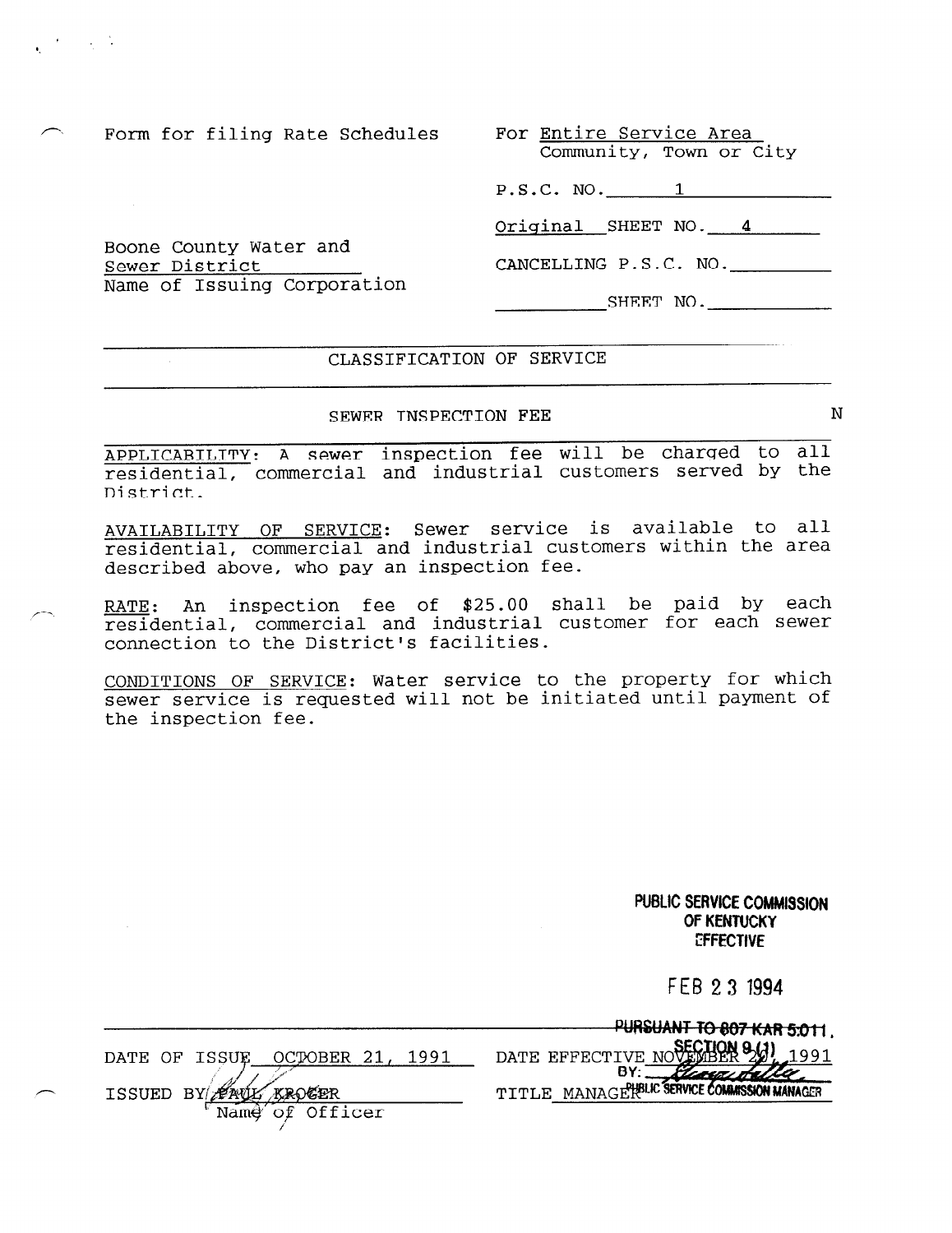.  $\cdot$   $\cdot$   $\cdot$   $\cdot$ 

Community, Town or City

P.S.C. NO. 1

Original SHEET NO. 5

CANCELLING P.S.C. NO.

SHEET NO.

Boone County Water and Sewer District Name of Issuing Corporation

#### RULES AND REGULATIONS

Application for Service: N

All applicants for service shall complete an "Application for Water and Sewer Service". The applicant must indicate at the time of application the types of service desired. Failure to complete an application or any part of an application shall be grounds for refusal or discontinuance of service.

Conditions of Service: N

All applicants and customers must pay all fees and meet all service requirements in these rules to obtain service.

Each connection shall be inspected by the District prior to backfilling. All customer service lines shall be constructed according to the standards established by the PSC or any other Governmental agency.

Capacity in the South East System is limited and service is subject to availability.

Extension of Service: The District may require a Special Contract or a payment of all or a portion of any extension to a private development or a public facility. Terms and conditions of each contract are subject to PSC'approval.

> FUBLIC SERVICE COMMISSION. OF KENTUCKY EFFECTIVE

> > FE9 2 3 1994

DUDDITARITY TO GOT HER RAIL.

|   |                                                                              | <b>FURSUANT TO SOT KAR 5:011.</b>                 |
|---|------------------------------------------------------------------------------|---------------------------------------------------|
|   | DATE OF ISSUE October 28, 1992                                               | DATE EFFECTIVE OCLOBET 2                          |
| ∕ | ISSUED BY                                                                    | PUBLIC SERVICE COMMISSION MANAGER<br><b>TITLE</b> |
|   | of Officer<br>Name<br>Pursuant to Order of October 28, 1992, Case No. 92-023 |                                                   |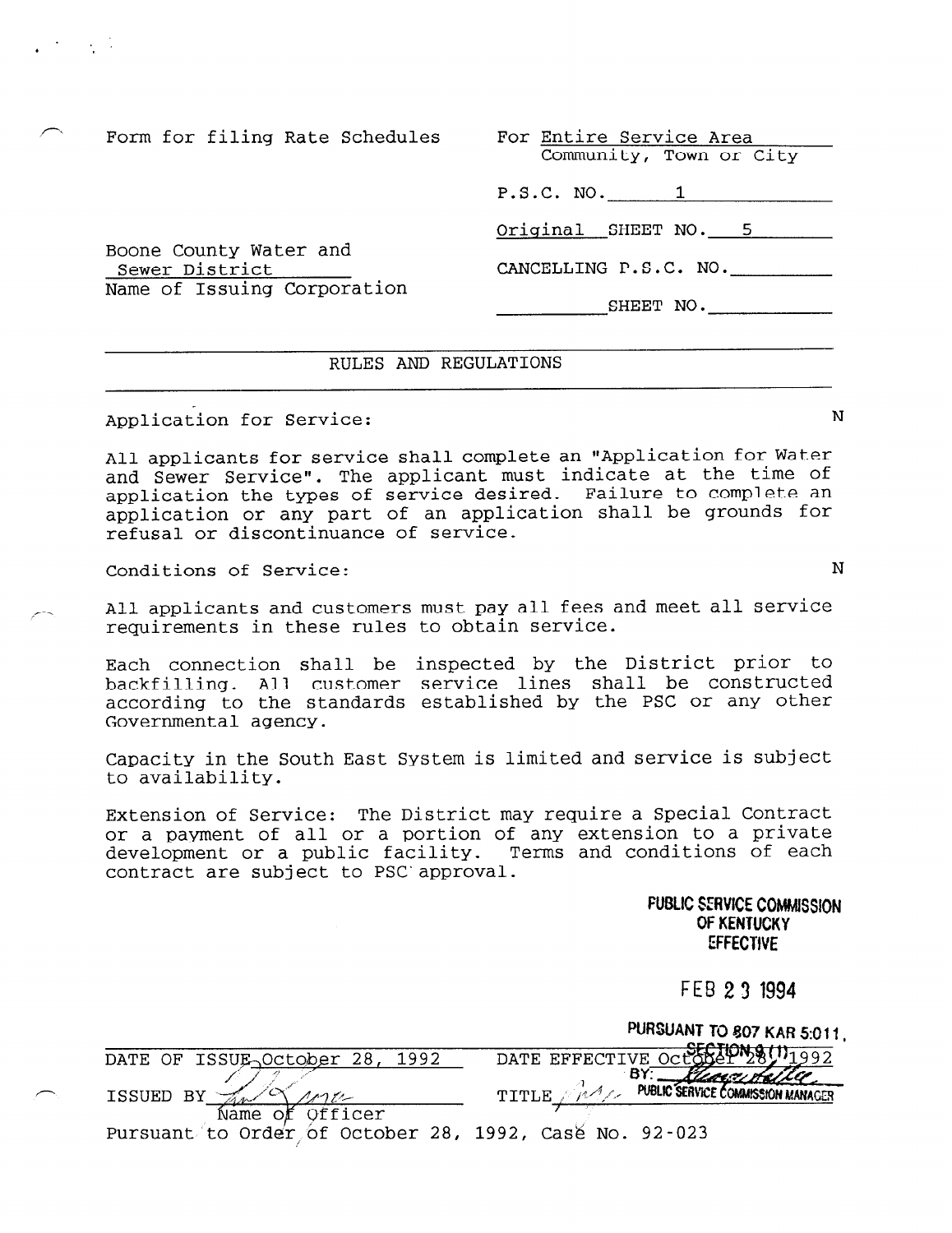Form for filing Rate Schedules

Boone County Water and

Name of Issuing Corporation

Sewer District

 $\sim 10^{11}$  km  $^{-1}$ 

| For Entire Service Area |  |  |
|-------------------------|--|--|
| Community, Town or City |  |  |

P.S.C. NO. 1

Original SHEET NO. 6

CANCELLING P.S.C. NO.

SHEET NO.

# RULES AND REGULATIONS

Termination of Service for non-payment of bills: N

The District may disconnect or refuse service to an applicant or customer who does not pay the fees required by these rules.

The District may refuse or disconnect service to any applicant or customer for non-payment of water bills or any fee related to water service. Notice of refusal or disconnection of service shall be in accordance with the regulations of the Public Service Commission.

|                                                                                                                | PUBLIC SERVICE COMMISSION<br>OF KENTUCKY<br><b>EFFECTIVE</b>    |
|----------------------------------------------------------------------------------------------------------------|-----------------------------------------------------------------|
|                                                                                                                | FEB 23 1994                                                     |
|                                                                                                                | PURSUANT TO 807 KAR 5:011,<br>SECTION 9 (1)                     |
| 1992<br>October 28,<br><b>ISSUE</b><br>DATE<br>ОF                                                              | DATE EFFECT BVE OCEODOF 22<br>PUBLIC SERVICE COMMISSION MANAGER |
| ΒY<br><b>ISSUED</b><br>Unu<br>$\Diamond$ fficer<br>Name of<br>Order<br>of October 28, 1992,<br>Pursuant<br>to. | TITLE<br>Case No. 92-023                                        |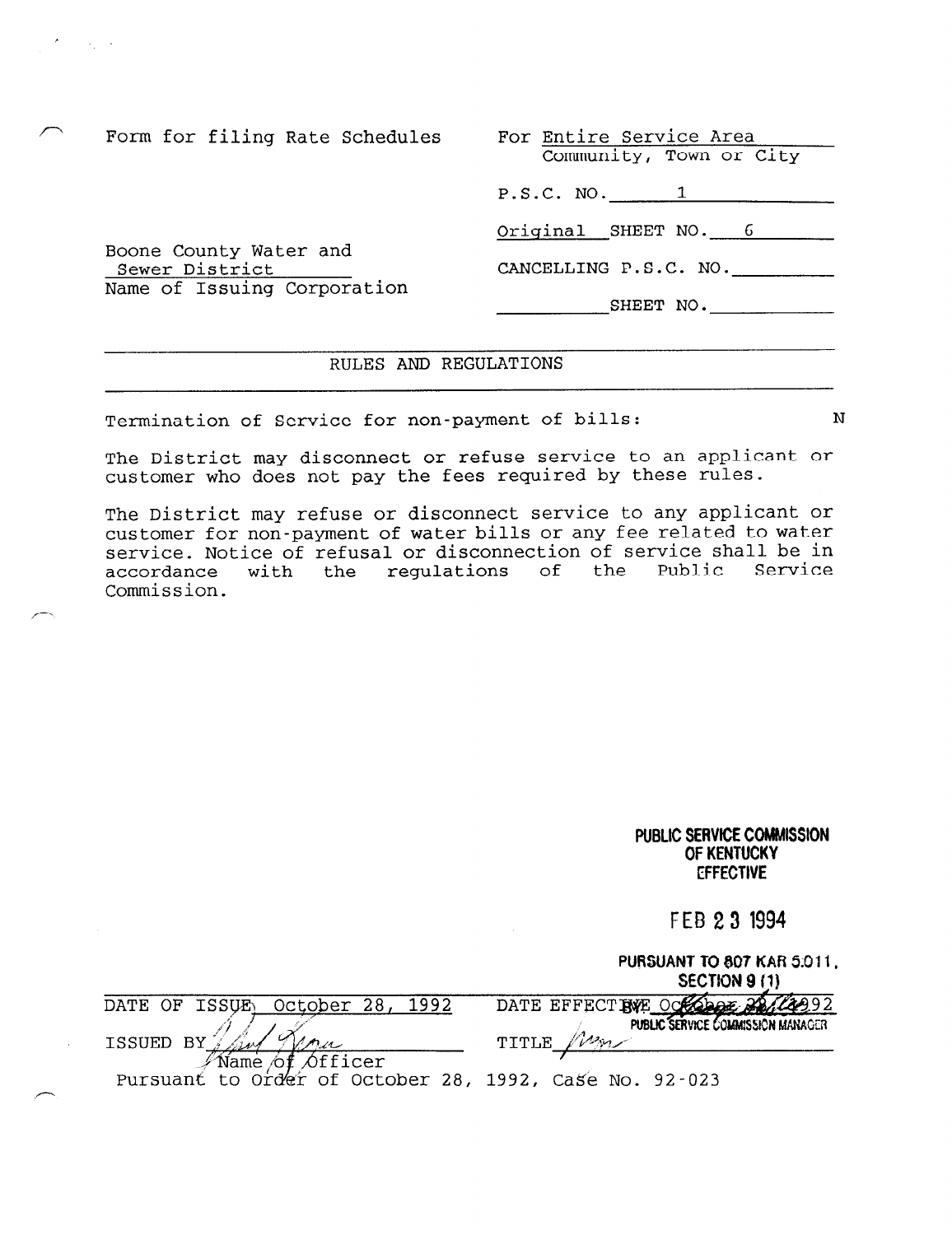Community, Town or City

P.S.C. NO. 1

Original SHEET NO. 7

CANCELLING P.S.C. NO.

SHEET NO.

# Boone County Water and Sewer District Name of Issuing Corporation

# RULES AND REGULATIONS

# Applicability: N

 $\mathcal{F}^{\mathcal{G}}_{\mathcal{G}}$  , and  $\mathcal{F}^{\mathcal{G}}_{\mathcal{G}}$ 

All applicants and customers of the District.

Availibility of Service: N

To all residential, commercial and industrial users within the service area of the District, subject to any restrictions or conditions of service contained in these rules.

Substances not to be discharged into the collection or treatment facilities:

No substances shall be placed into the collection or treatment facilities that may create a combustible, gaseous, explosive or inflammable condition; which will not dissolve or are incompatable with current treatment processes; which will obstruct or clog the system.

No storm or surface water drain shall be connected to the system or otherwise diverted into the system.

> PUBLIC SERVICE COMMSSiON OF KENTUCKY **EFFECTIVE**

# FEB 23 1994

|                                                                           | PURSUANT TO 807 KAR 5:011.<br>SECTION 9 (1)         |
|---------------------------------------------------------------------------|-----------------------------------------------------|
| October 28,<br>DATE OF ISSUE)<br>1992                                     | DATE EFFECTIVE October 28                           |
| ISSUED BY                                                                 | <b>PUBLIC SERVICE COMMISSION MANAGER</b><br>TITLE / |
| Name of Øfficer<br>Pursuant to Order of October 28, 1992, Case No. 92-023 |                                                     |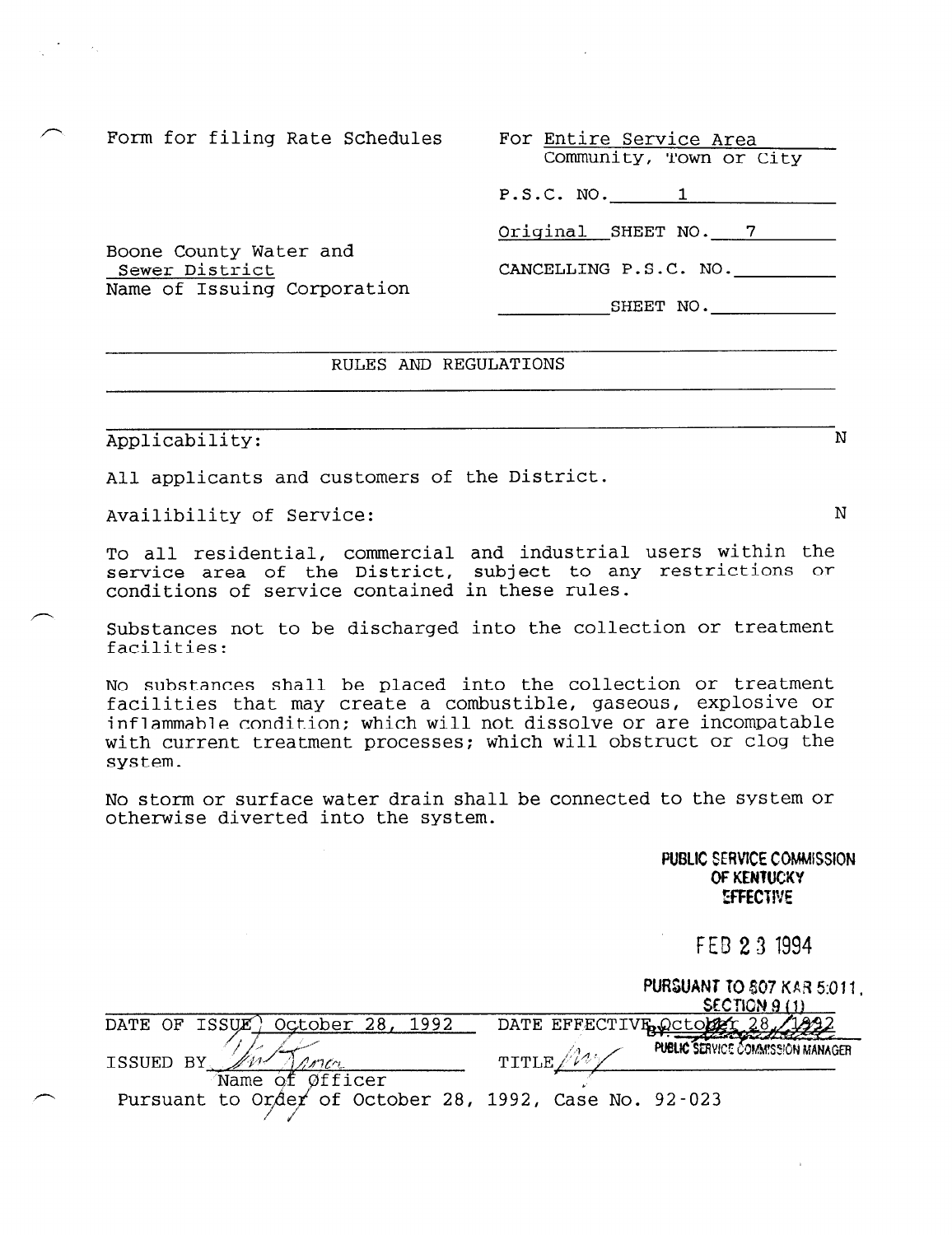Boone County Water and

Name of Issuing Corporation

Sewer District

 $\mathcal{L}^{\mathcal{A}}$  , and  $\mathcal{L}^{\mathcal{A}}$ 

Community, Town or City

P.S.C. NO. 1

Original SHEET NO. 8

CANCELLING P.S.C. NO.

SHEET NO.

## RULES AND REGULATIONS

# Sewer Failure: N

The District is responsible for sewer failure only when in control of the District's employees. The District is not liable for damages to customer's property.

Notice of trouble: Notice  $\mathcal N$ 

The customer shall give immediate notice to the District of any problems or defects with the service.

Maintenance: N

The District may at any time deemed necessary suspend sewer service for repairs, maintenance or other service related needs. Notice will be given when possible, but shall not be required in emergency situations.

Discontinuance of service: N

The District may refuse or disconnect service for failure of an applicant or customer to comply with the rules and regulations of the District or the Public Service Commission. Notice shall be provided in accordance with the regulations of the Public Service Commission.

> PUBLIC SERVICE COMMISSION OF KENTUCKY **EFFECTIVE**

> > FEB 23 1994

|                                                        | PURSUANT TO 807 KAR 5:011.<br>SECTION 0.11                              |
|--------------------------------------------------------|-------------------------------------------------------------------------|
| DATE OF ISSUE OCtober 28, 1992                         | DATE EFFECTLUE OCCODET 28 201992                                        |
| ISSUED BY                                              | <u>Russa Halle</u><br>PUBLIC SERVICE COMMISSION MANAGER<br><b>TITLE</b> |
| Name of Officer                                        |                                                                         |
| Pursuant to Order of October 28, 1992, Case No. 92-023 |                                                                         |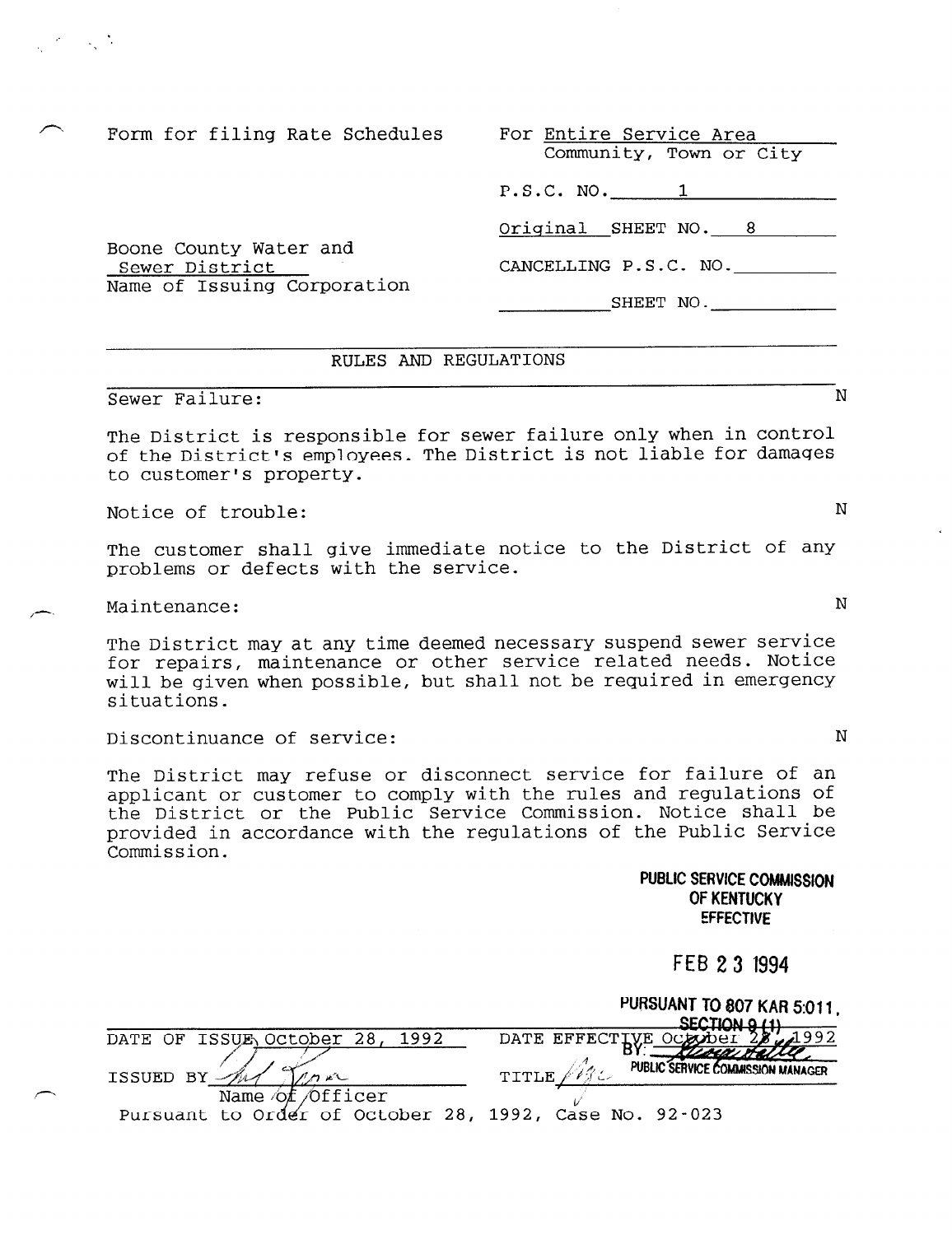## ORDINANCE NO.

# AN ORDINANCE ADOPTING A SCHEDULE OF SEWER SURCHARGES AND FEES FOR THE PURPOSE OF ENABLING THE COUNTY To REPAY PRE-EXISTING OBLIGATIONS TO SANITATION DISTRICT NO. 1 OF CAMPBELL AND KENTON couNTlEs.

WHEREAS, the County of Boone (the "County"), the Boone County Water and Sewer District (the "District") and Sanitation District No. 1 of Campbell and Kenton Counties, Kentucky (the "Sanitation District") have heretofore entered into an Agreement (the "Merger Agreement") providing for (i) the transfer from the District to the County of the sewer system (the "System") which provides sanitary sewer services for the citizens and inhabitants of the County, (ii) the operation and maintenance of the System by the Sanitation District and (iii) the repayment by the County of the pre-existing obligations of the County and the District to the Sanitation District; and

WHEREAS, as a result of the actions to be taken under the Merger Agreement the County will join the Sanitation District, subject to the extension of the jurisdictional boundaries of the Sanitation District under the provisions of KRS 220.535; and

WHEREAS, the County intends to refinance said pre-existing obligations to the Sanitation District through the issuance by the Boone County, Kentucky Public Properties Corporation (the "Corporation") of its Boone County, Kentucky Public Properties Corporation Sewer System Lease Revenue Bonds (the "Bonds"); and

WHEREAS, in order to provide a source for the repayment of the bonds, the County is authorized by  $KRS$  220.135 $(5)(c)$  to levy sewer surcharges and fees for the purpose of enabling the County to pay pre-existing obligations to the Sanitation District; and

WHEREAS, the County has determined to levy such sewer surcharge and leade SERVIGE COMMISSION Which are identical to the rates and charges to the rates and charges heretofore levied by the District; Eftect

> DEC 13 1995 PURSUANT TO 807 KAR 5011, NT TO 807 KAH Onder C. neel. FOR THE PUBLIC SERVICE COMMISSION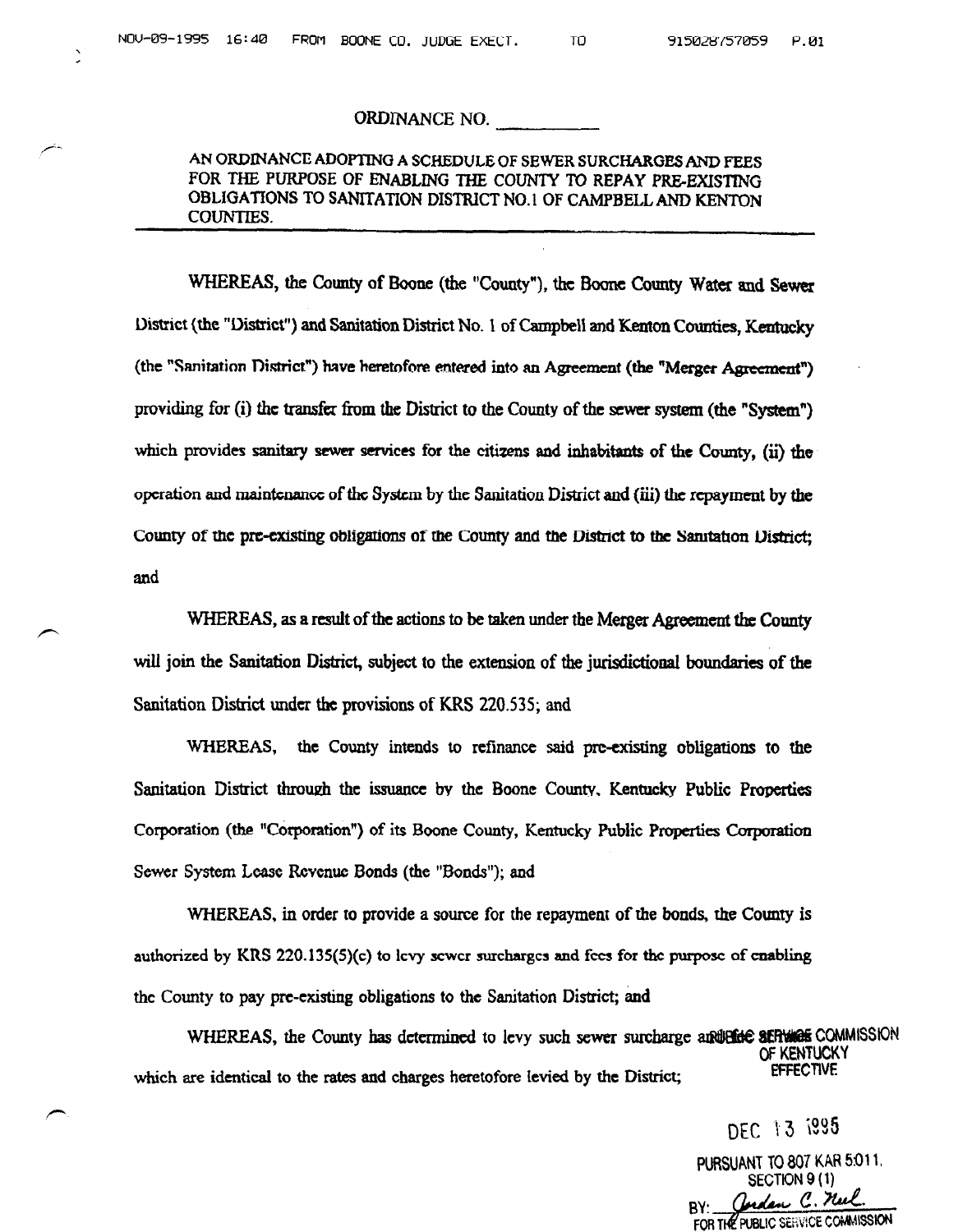NOW THEREFORE, BE IT ORDAINED by the Fiscal Court of the County of Boone,

Commonwealth of Kentucky, as follows:

SECTION 1. Recitals. This Fiscal Court hereby finds and determines that the recitals and facts set forth in the preambles to this Ordinance are true and correct.

SECTION 2. Levy of Sewer Surcharge and Fee. The County hereby levies, as a sewer surcharge and fee authorized by KRS  $220.135(5)(c)$ , the rates, charges and fees as follows:

- A. A monthly charge to all customers of \$4.45 for the first 3,000 gallous of water usage plus \$1.02 for each 1000 gallons of water usage in excess of 3,000 gallons.
- B. A fee of 10% shall be added to any bill not paid by the 15th day after the billing date shown on the bill.
- C. A fee of \$5.00 shall be paid for any check returned from any financial institution.
- D. A fee equal to the cost of disconnection and connection payable by the County to the Boone County Water and Sewer District, or any successor entity providing water service to the customers of the System, shall be paid by any customer who has had service disconnected for failure to pay any surcharge or fee.

SECTION 3. Termination of Service for Failure to Pay. The County may cause the disconnection of or refuse service to a customer who does not pay the surcharge or fees required by this ordinance. Notice of refusal or disconnection of service shall be in accordance with the regulations of the Public Service Commission of the Commonwealth of Kentucky.

SECTION 4. Effective Date of Levy. The surcharge and fee levied by this ordinance shall take effect on the date of transfer of the System from the District to the Corporation and the leasing thereof to the County, which, in accordance with the Merger Agreement, is the effective date of the joining of the County with the Sanitation District.

SECTION 4. Open Meetings. It is further found and determined that all meetings of the Fiscal Court, and of its committees and any other public bodies, at which the formal actions PUBLIC SERVICE COMMISSION. relating to this Ordinance were taken, or at which deliberations that resulted in such proprietary **EFFECTIVE** 

 $-2-$ 

DFC 13⊣895

PURSUANT TO 80/ RAH 5:011. SECTION Phil)P.02<br>Cerdan C. Mesl FOR THE PUBLIC SERVICE COMMISSION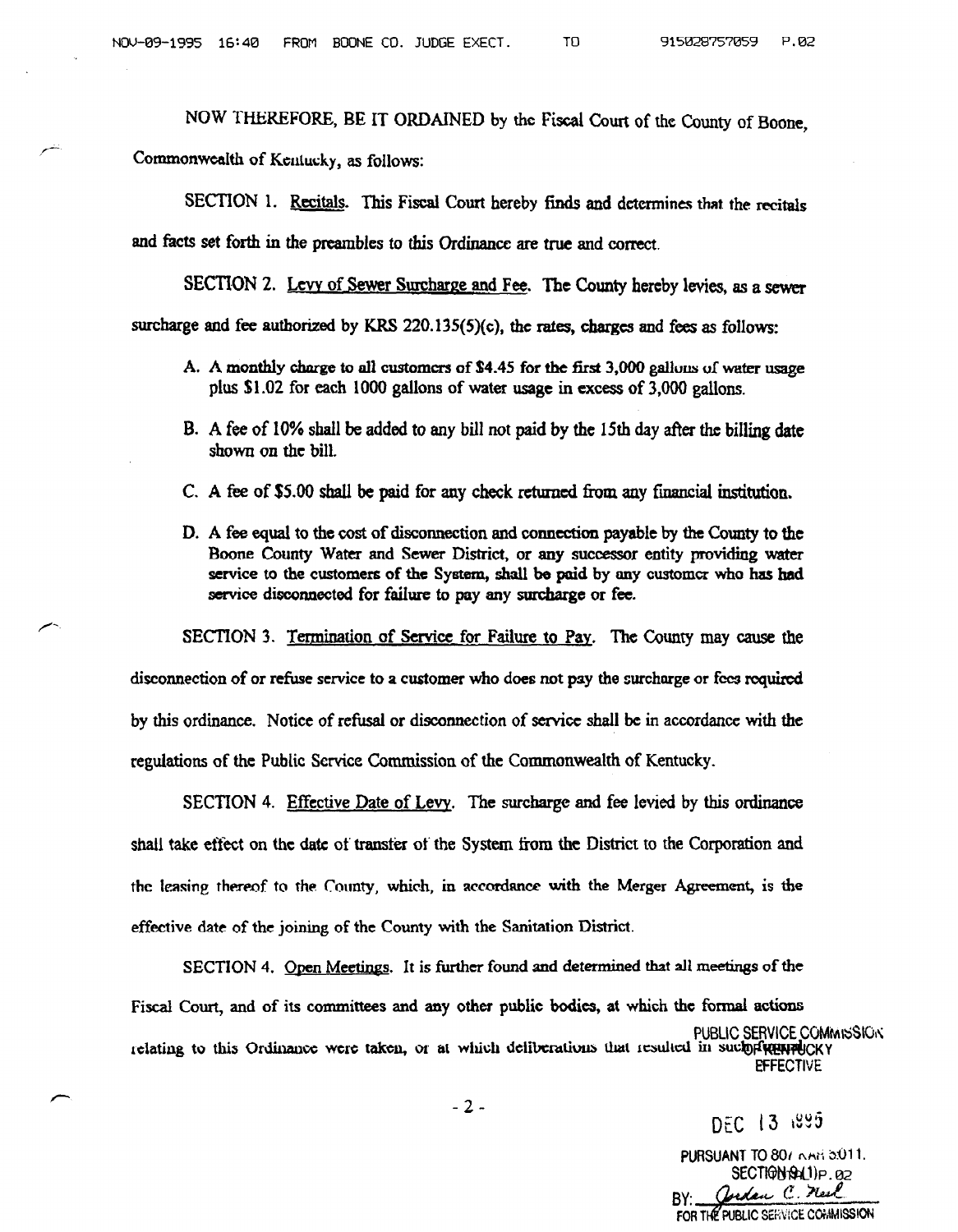actions were held, were open meetings, and such formal actions were taken and any such deliberations took place while such meetings, after proper notice, were open to the public, in compliance with all legal requirements including KRS §§ 61.805 to 61.850.

SECTION 5. Severability. If any one or more of the provisions of this Ordinance should be determined by a court of competent jurisdiction to be contrary to law then such provisions shall be deemed to be severable from all remaining provisions and shall not affect the validity of 3uoh other provisions.

Section 6. Inconsistent Actions. All prior resolutions, ordinances or parts thereof inconsistent herewith are hcrcby repealed.

Section 7. Effective Date. This Ordinance shall take effect from and after its passage and a publication of a summary hereof, as provided by law.

Passed and approved the  $\frac{7}{4}$  day of  $\frac{7}{4}$  given be 1995.

Judge/Executive

**Attest** 

Attorn

PUBLIC SERVICE COMMISSION OF KENTUCKY **EFFECTIVE** 

DEC 13 1995

 $-3$  - PURSUANT TO 807 KAR 5:011, SECTION 9 (1) andan C. Neel RY. FOR THE PUBLIC SERVICE COMMISSION